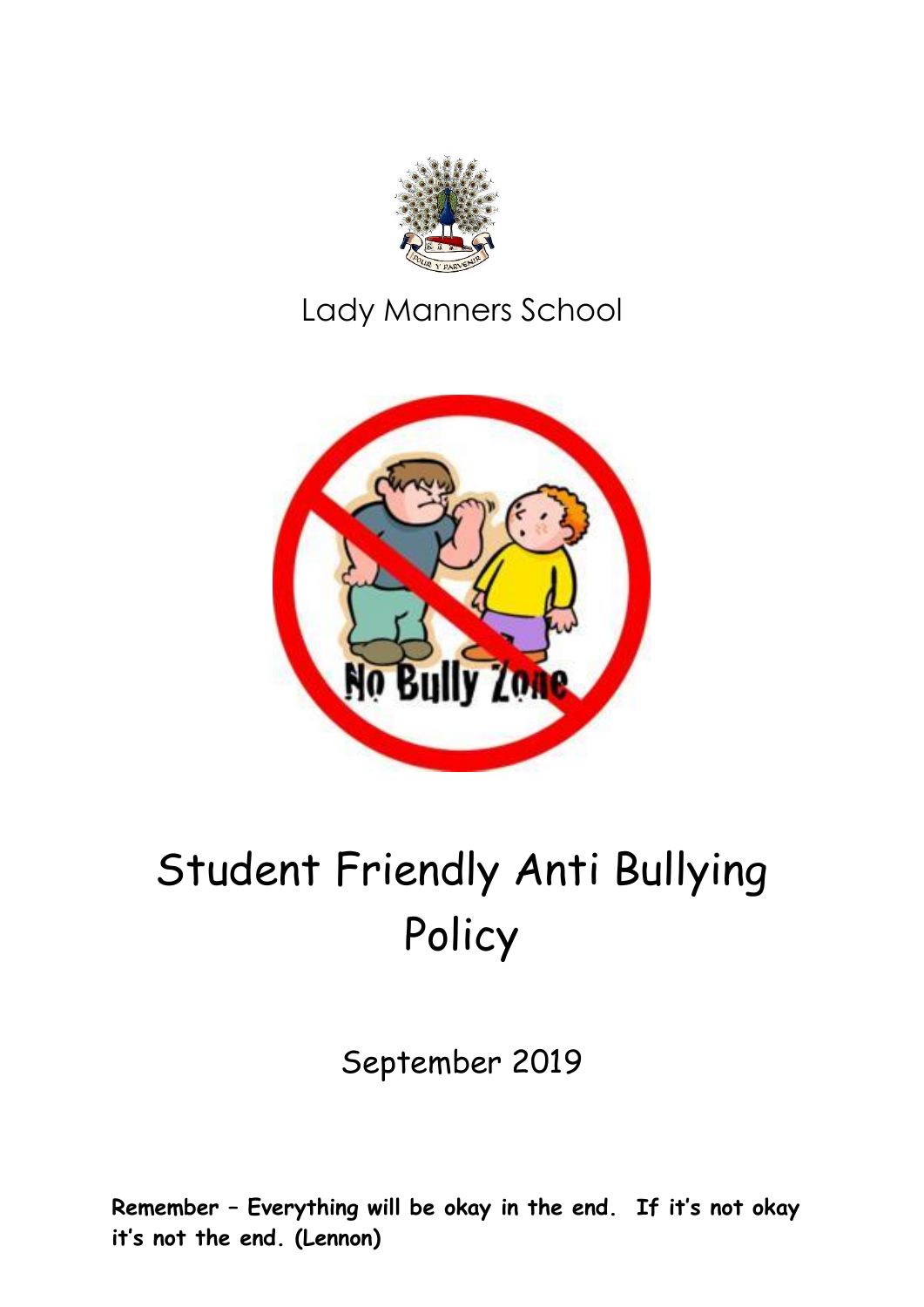- Students at Lady Manners School want everyone to behave in a friendly and respectful way towards one another with no bullying.
- This includes the use of racist, sexist, discriminating or homophobic language; none of these are acceptable.
- We believe that everyone is equal and should be treated fairly and heard.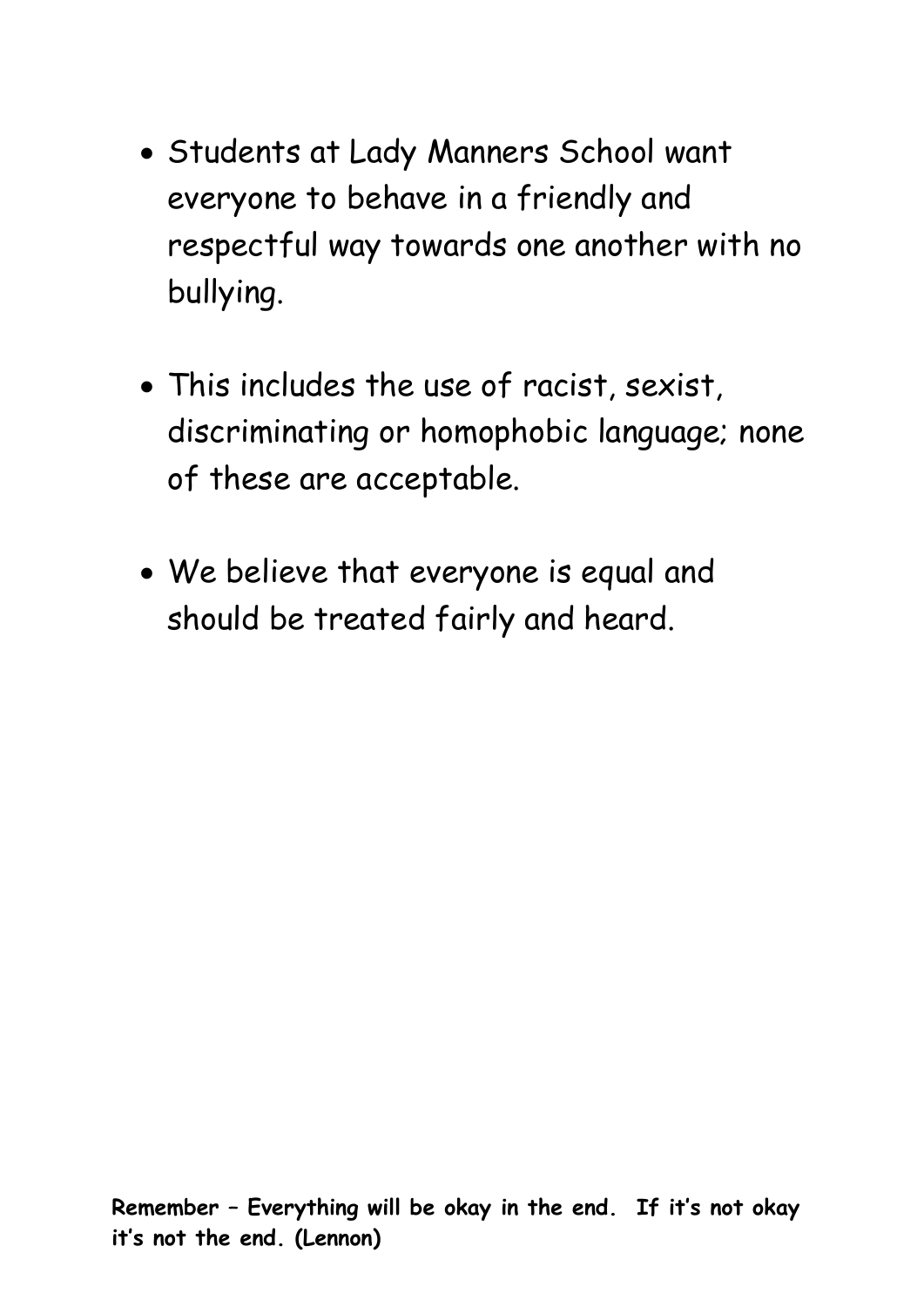## What is Bullying?

- For something to be bullying it has to have happened Several Times On Purpose (S.T.O.P).
- Bullying is intentional (it is not an accident), repetitive, causes harm and cannot be classed as 'banter'.
- A bully hurts someone, not just physically, on purpose over and over again; it isn't an incident that only happens once.
- Bullying can be done by one person or a group of people.
- You are part of the bullying if you ignore it, watch it, don't try to stop it and let it happen.
- If in doubt, point it out (to an adult).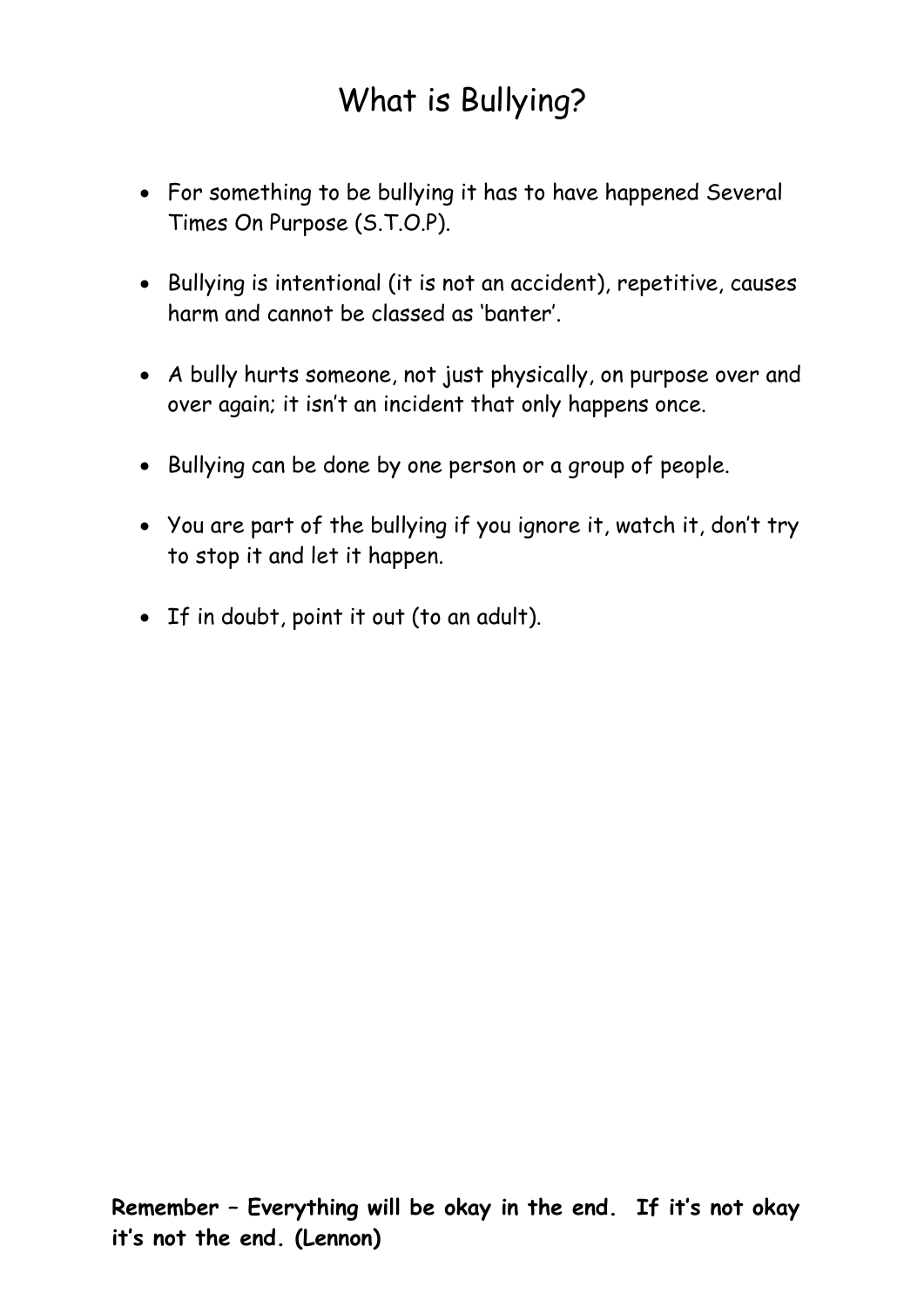#### What are the Main Types of Bullying?

| <b>Physical Bullying</b>                                               | Hitting<br>Smacking<br>Kicking<br>Punching<br>Any physical contact that is<br>harmful                                                                                                   |
|------------------------------------------------------------------------|-----------------------------------------------------------------------------------------------------------------------------------------------------------------------------------------|
| <b>Verbal Bullying</b>                                                 | Name calling<br>Threats<br>Offensive remarks<br>Insulting someone because of<br>their religion, skin colour,<br>background, appearance or<br>sexual orientation<br>Any hurtful comments |
| <b>Indirect Bullying</b><br><b>GOSSIP IS LIKE</b><br>A POISONOUS FLAME | Spreading nasty rumours about<br>someone<br>Gossiping and leaving someone<br>out from social/friendship<br>groups<br>Stopping someone from having<br>an enjoyable time at school        |
| Cyber Bullying                                                         | Sending unkind messages<br>Posting unkind comments<br>Posting/sending unkind images<br>Making unkind phone calls<br>Threatening online behaviour                                        |
| <b>Sexual Bullying</b><br>NO<br>MEANS<br>NIO)!                         | Using sexual language<br>Sexting<br>Unwanted physical<br>contact/touching<br>Sexual name calling<br>Pressurising someone into an<br>uncomfortable situation                             |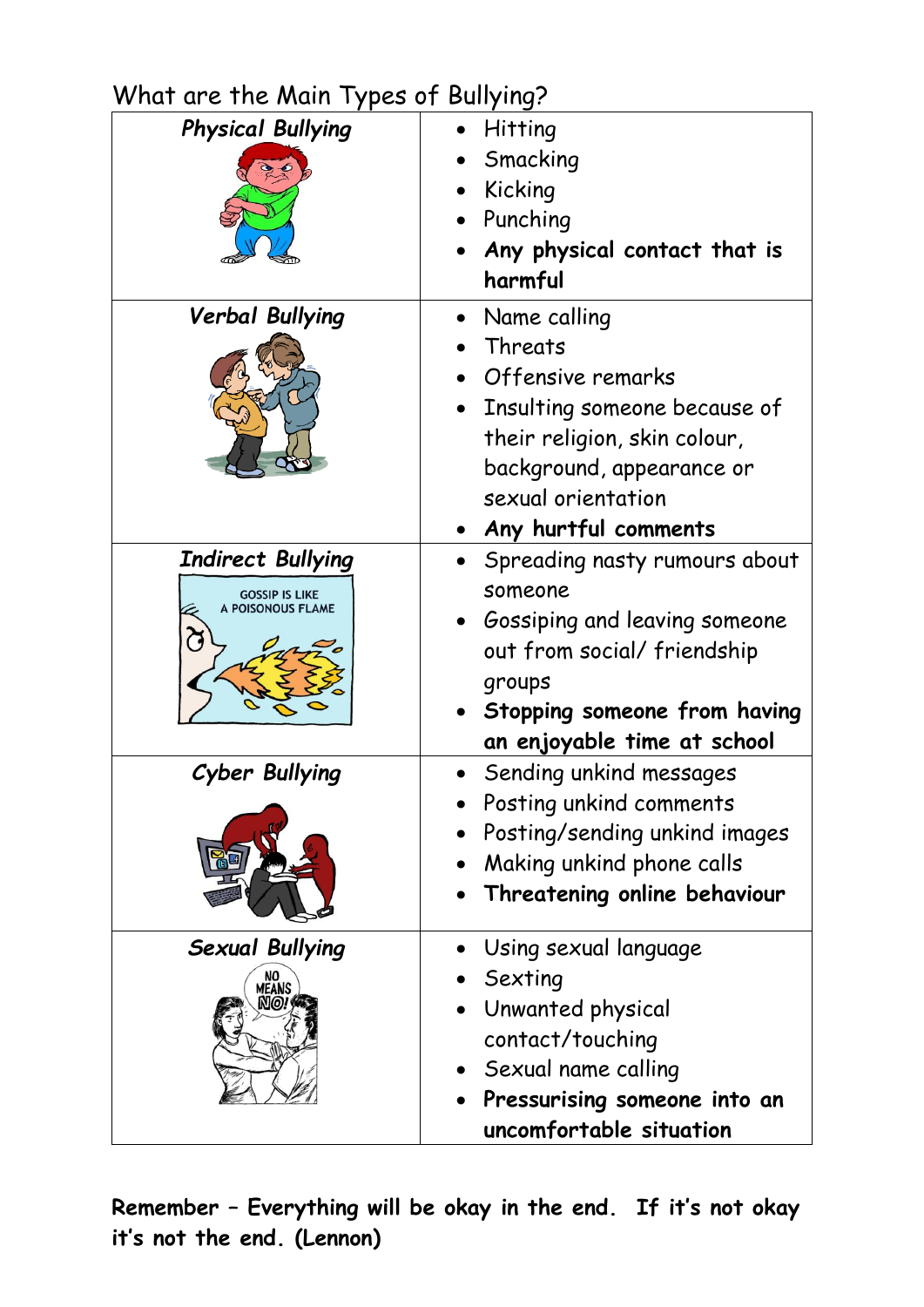# What to do if you think you are being bullied or you know someone who is being bullied

- Say to the bully, calmly, **"Please stop, I do not like what you are doing/saying."**
- Tell your friends and a responsible adult you trust.
- The staff at Lady Manners School will always take you seriously and will sort out the problem as soon as possible.
- If you see someone being bullied be a good friend and encourage them to speak up and tell an adult.
- If they are too unsure then you should speak to a trusted adult immediately.
	- o Never join in!
	- o Never just stand by!
	- o Never stay silent!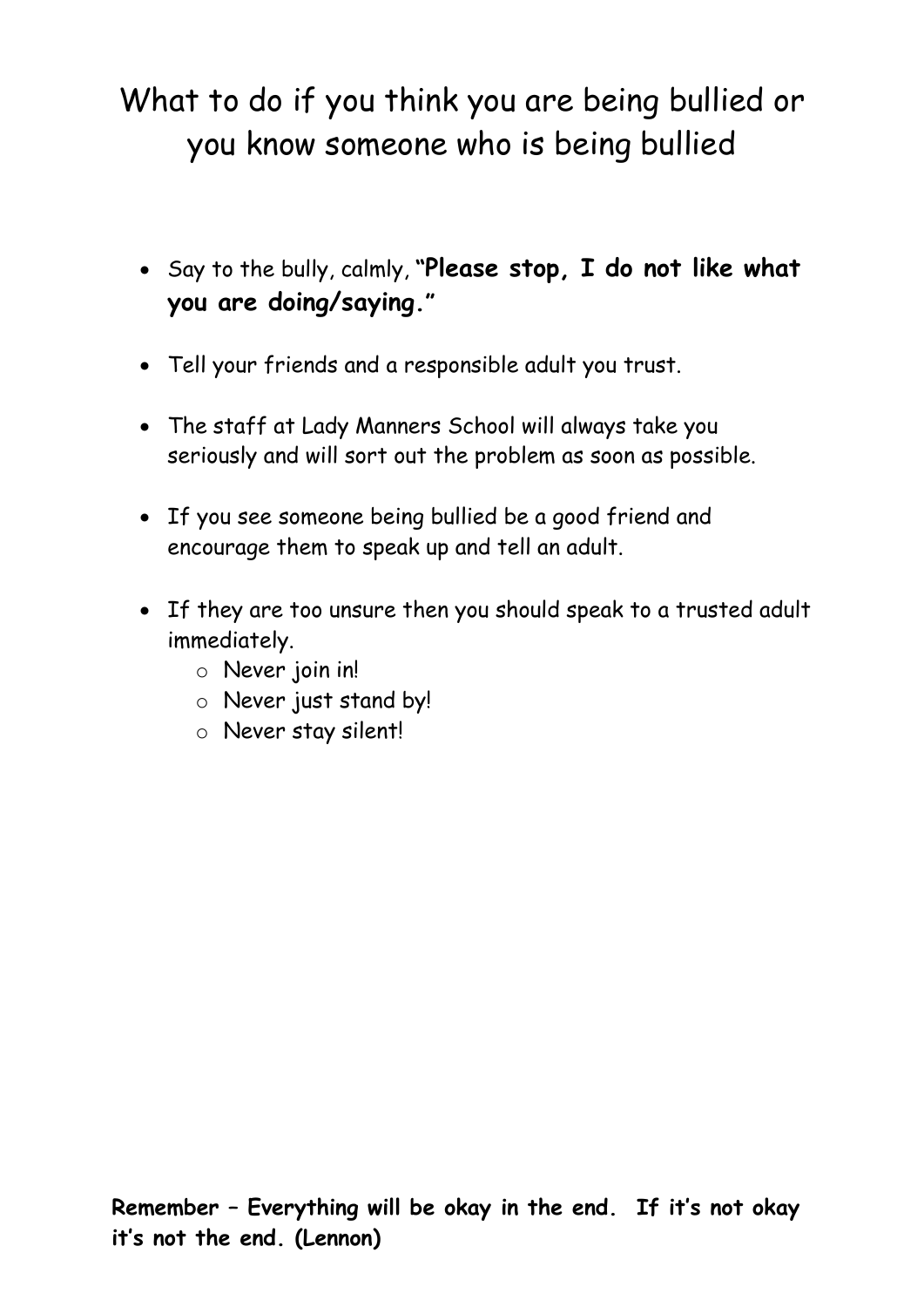## What are the consequences for the bully?

A bully can expect any of the following consequences:

- Apologise sincerely and in person
- Removed from lessons
- Parents will be informed
- Sternly spoken to by a head of year
- Isolation
- Detention
- Behaviour Report
- Exclusion
- Loss of social time
- Withdrawal from school trips
- The incident will be reported to county
- Reported to the senior leadership team
- Loss of popularity and friendships